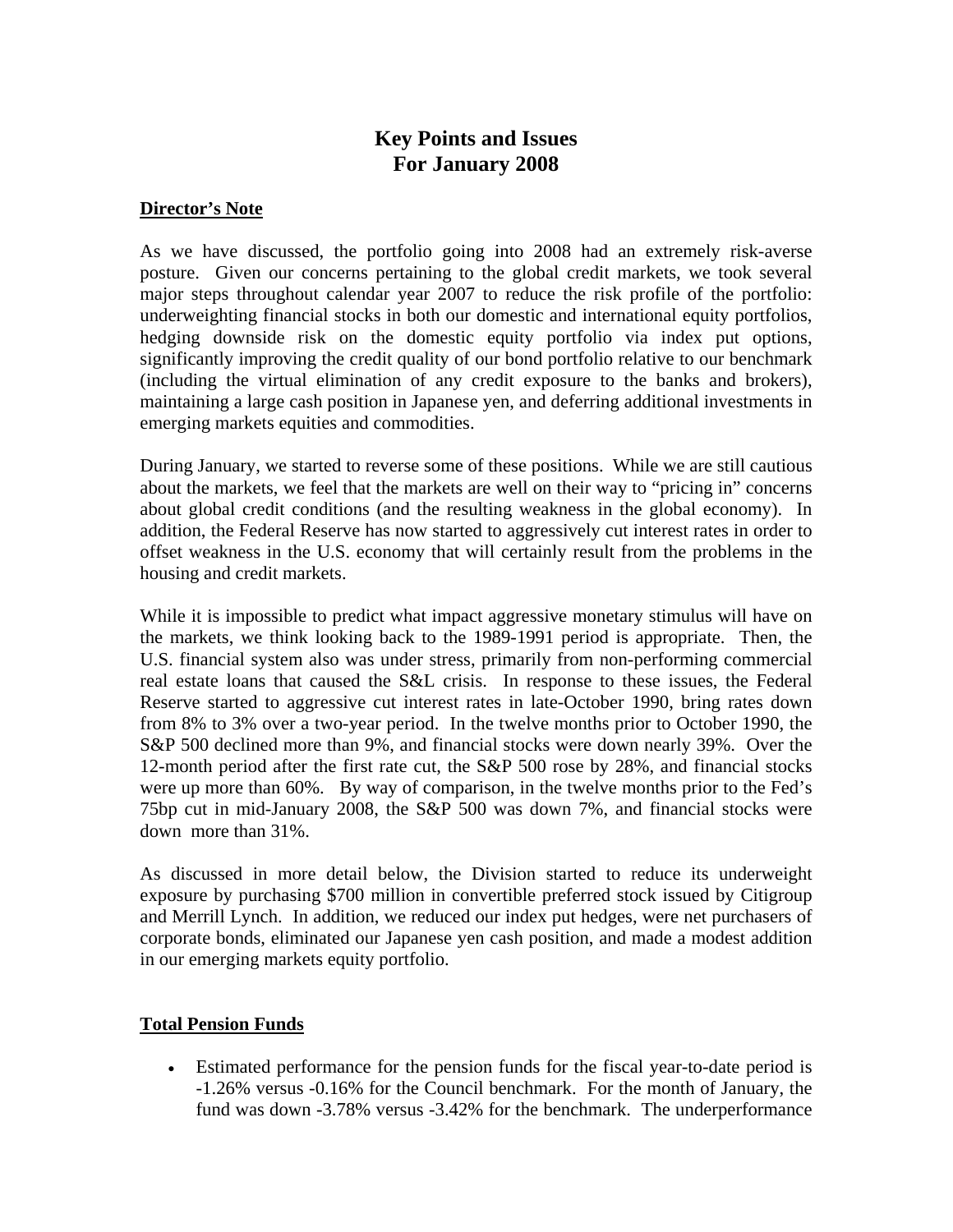relative to the benchmark for the fiscal year-to-date period is attributable to our underweight position in commodities and emerging markets equities. Total pension fund assets as of January 31, 2008 were \$78.1 billion.

- We were net sellers of \$453.0 million of U.S. equities in December (this number is net of our \$700 million in convertible preferred stock mentioned above). In addition, we reduced the hedge from our S&P 500 index put exposure from \$2.2 billion to slightly more than \$900 million. Within the international portfolio, we were net buyers of \$539.0 million, mostly in the European telecom and utility sectors. Within the international bond portfolio, we eliminated our \$600 million in holdings of short-term Japanese Government Bonds (JGBs), but purchased roughly \$500 million in 30-year European sovereign debt. Within domestic fixed income, we were net buyers of \$165.7 million in U.S. Treasury Inflation Protected securities (TIPs), and also swapped more than \$500 million from the front end to the back end of the TIPs curve. In addition, we were net buyers of \$249.2 million in long-term corporate bonds, and sellers of \$794 million in 5- and 10-year U.S. Treasury notes.
- During January, we transferred \$1 billion out of Common Pension Fund A (domestic equities). Of this amount, \$500 million was transferred into Common Pension Fund D (international) to fund our purchases of long-term European sovereign debt, and \$500 million was transferred into the Common Pension Fund E (alternatives).

## **Domestic Equity**

- Performance for Common Pension Fund A for January was -6.24% versus -5.98% for the S&P 1500 Index, the benchmark for the domestic equity portfolio. For the fiscal year-to-date period, Common Pension Fund A returned -6.45% versus -7.68% for the benchmark. Our underperformance in January was primarily attributable to our overweight exposure in technology and media stocks. The main factors contributing to our outperformance for the fiscal year-to-date period were (1) our underweight position in financial sector equities, (2) stock selection within the industrial and technology sectors and (3) recoveries on securities litigations settlements (which were discussed last month).
- As stated above, net sales of equities within Common Pension Fund A during January were \$453.0 million. While sales were spread throughout the portfolio, the major activity was in the industrial and technology sectors. Within industrials, we were sellers of Burlington Northern (\$57.4m), Norfolk Southern (\$55.9m), Boeing (\$39.8m) and Deere (\$25.5m). Offsetting these sales was the purchase of \$87.3 million in Fedex. Within technology, the major activity was the sale of IBM (\$41.6m), Qualcomm (\$38.0m) and Microsoft (\$36.4m).
- As discussed at last month's Council meeting, the Division invested in two convertible preferred stock offerings in January: \$400 million with Citigroup and \$300 million with Merrill Lynch. The Citigroup security is a perpetual preferred with a 7% yield, while the Merrill Lynch security is a mandatory convertible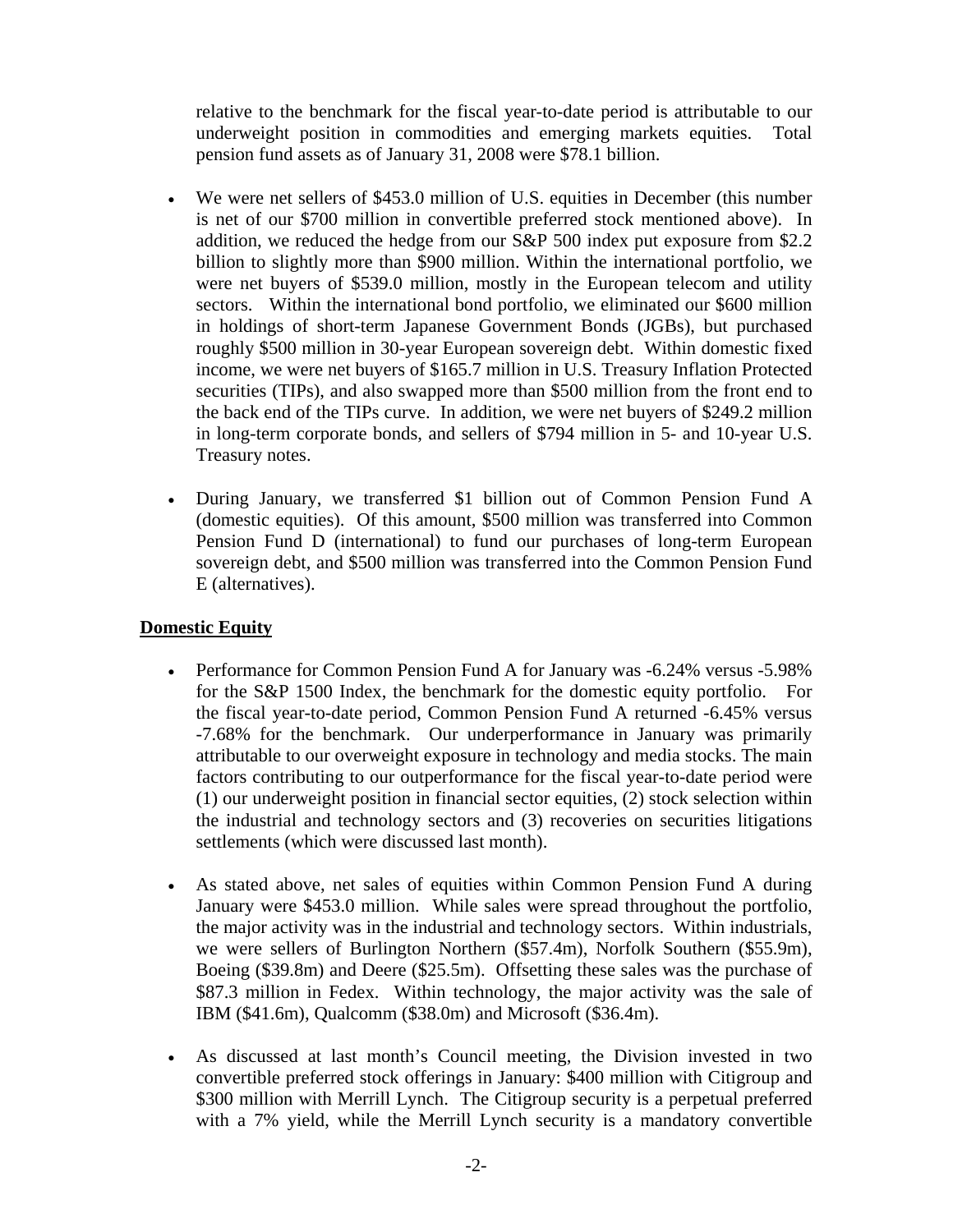preferred with a 9% yield. Offsetting these purchases were net sales of \$156 million in other non-REIT financial sector stocks (Morgan Stanley, Goldman Sachs, Bank of America). Finally, we were net buyers of \$131 million in REIT stocks in response to recent weakness in the sector.

- As discussed above, we again reduced our put option hedges in reaction to the drop in the U.S. equity markets and the rise in equity-implied volatility in January. We currently have puts that provide protection on roughly \$900 million in equities, down from \$2.2 billion as of December 31, 2007.
- According to Barra's models, Common Pension Fund A (excluding the cash and put option hedges in the portfolio) has an estimated total risk level (i.e., projected standard deviation of returns) of 13.5%, versus 13.2% for the S&P 1500. The portfolio has a tracking error of 109bp versus the index, up slightly from last month.

### **Domestic Fixed Income**

- Performance for Common Pension Fund B for January was 1.87% versus 1.05% for the Lehman Long Government/Credit Index, the new benchmark for the domestic fixed income portfolio. For the fiscal year-to-date period, Common Pension Fund B was up 9.86% versus 8.68% for the benchmark. Please note that the Common Fund B performance numbers include our TIPs portfolio, which does improve our comparison with the index somewhat. While our relative performance was again hurt given that portfolio duration is below that of the benchmark, this was offset by our underweight position in credit risk relative to the overall market. The duration of Common Pension Fund B was 8.81 years as of January 31, 2008 (excluding the TIPs), versus 11.27 years for the Lehman Long U.S. Government/Credit Index.
- We had net sales of approximately \$426.7 million in domestic fixed income securities in January. The major sales were in 5- and 10-year U.S. Treasury notes, where we sold \$794 million. The proceeds of these sales were used to fund purchases of corporate bonds and TIPs (discussed below), with the remainder transferred back to the seven pension systems in order to fund future benefit payments.
- Within the corporate bond portfolio, we had gross purchases of \$602.9 million in long-term corporate bonds. Major names that were added in the month include General Electric, TVA, Walmart and Wachovia. Offsetting these purchase were sales of roughly \$401.5 million in short-term corporates and asset-backed securities. Finally, we were net buyers of \$165.7 million in TIPs, and also sold \$500 million in short-term TIPs (within 5 years of maturity) in order to purchase 20-year and 30-year TIPs.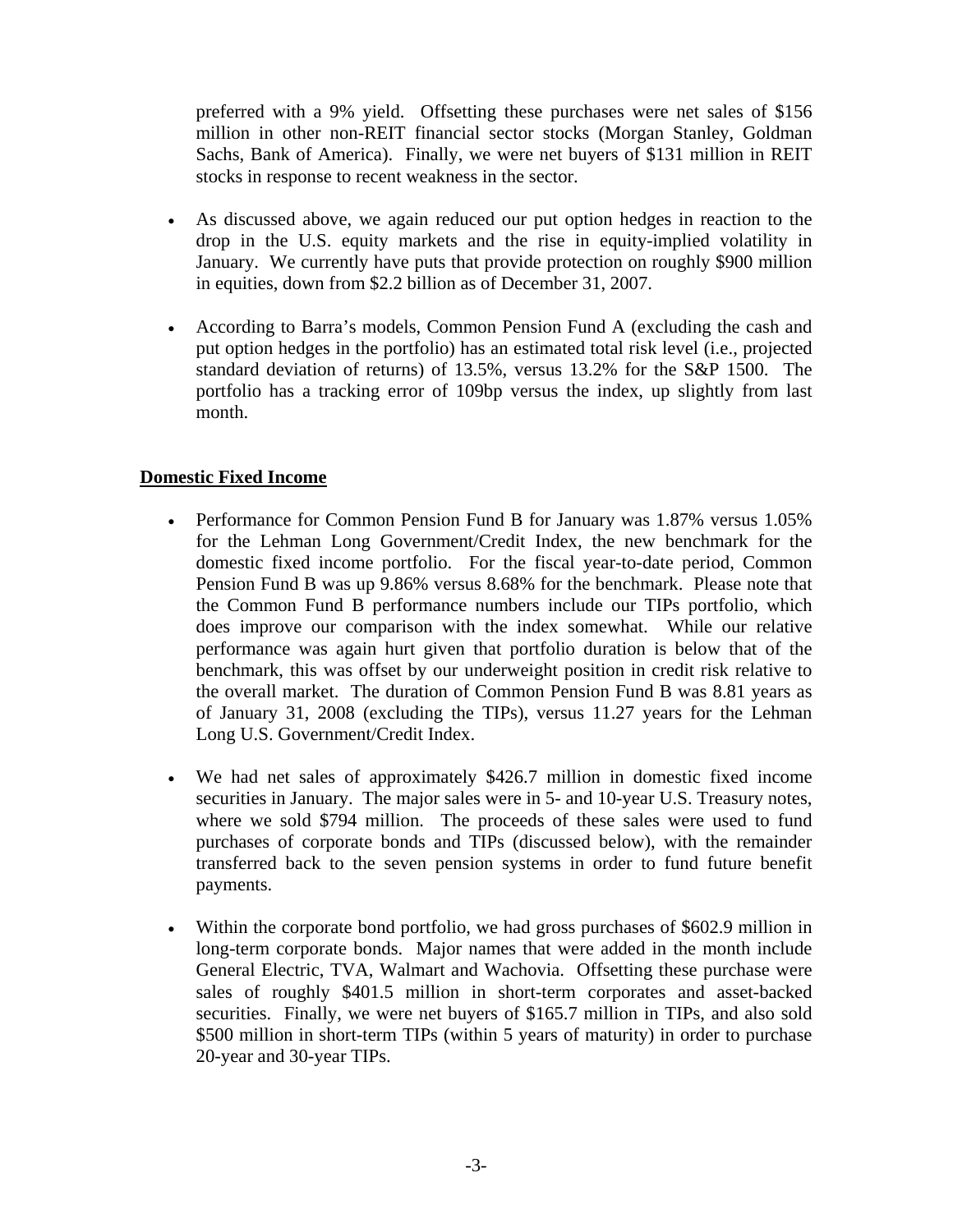## **International Equity/Fixed Income**

- The equity portion of Common Pension Fund D returned -9.98% in January versus a -9.06% return for the MSCI EAFE Index ex-Sudan, the new benchmark for the international portfolio, which is calculated by the Division and excludes those names deemed ineligible for investment under the State's Sudan Divestment Law. For the fiscal year-to-date period, the portfolio was down -9.02% versus -8.94% for the benchmark.
- We were net buyers of \$539.0 million in international equities in January. The major activity was in the European telecom and utility sectors, where we were buyers of \$694.7 million. The major names that were bought include Red Electrica de Espana (\$159.0m), Vodafone (\$104.0m), Bouygues (\$82.4m), Scottish and Southern Energy (\$73.9m) and France Telecom (\$51.7m).
- Within emerging markets we continue to transition the portfolio to our four external managers. During January, we transferred nearly \$350 million to our externally managed portfolio. Offsetting these transfers were net sales of \$213 million in internally managed equities in Brazil, Mexico and South Korea.
- Within international fixed income, the major activity was the elimination of our \$600 million in short-term yen-denominated JGBs, and the purchase of \$500 million in 30-year European sovereign debt. Of the \$500 million in purchases, \$172 million is hedged back into U.S.dollars.
- The following companies, while incorporated in a developed market country, will be classified as emerging market companies based upon our review of the various factors as set forth in the State Investment Council Regulations: BYD Electronics, CNOOC Ltd., China Overseas Land & Inv., First Pacific, Golden Meditech, Shenzhen, Sino-Ocean and Yangzijiang Shipbuilding.

## **Alternatives**

- During December, we funded \$307 million of commitments to alternative investments: \$206 million in private equity, \$84 million in real estate and \$17 million in absolute-return funds. In addition, we received \$400 million in late-January from the maturities of commodity-linked notes with Merrill Lynch and Lehman; of this amount, \$300 million was invested with our two commodities managers (Schroders and Gresham).
- We estimate that our absolute return portfolio was down -2.66% for January. As discussed at last month's Council meeting, the main objective of the absolute return portfolio is to reduce the overall volatility of the fund. Given that U.S. and international stocks were down -5.98% and -9.24% respectively in January, we believe that the absolute return portfolio met that objective.